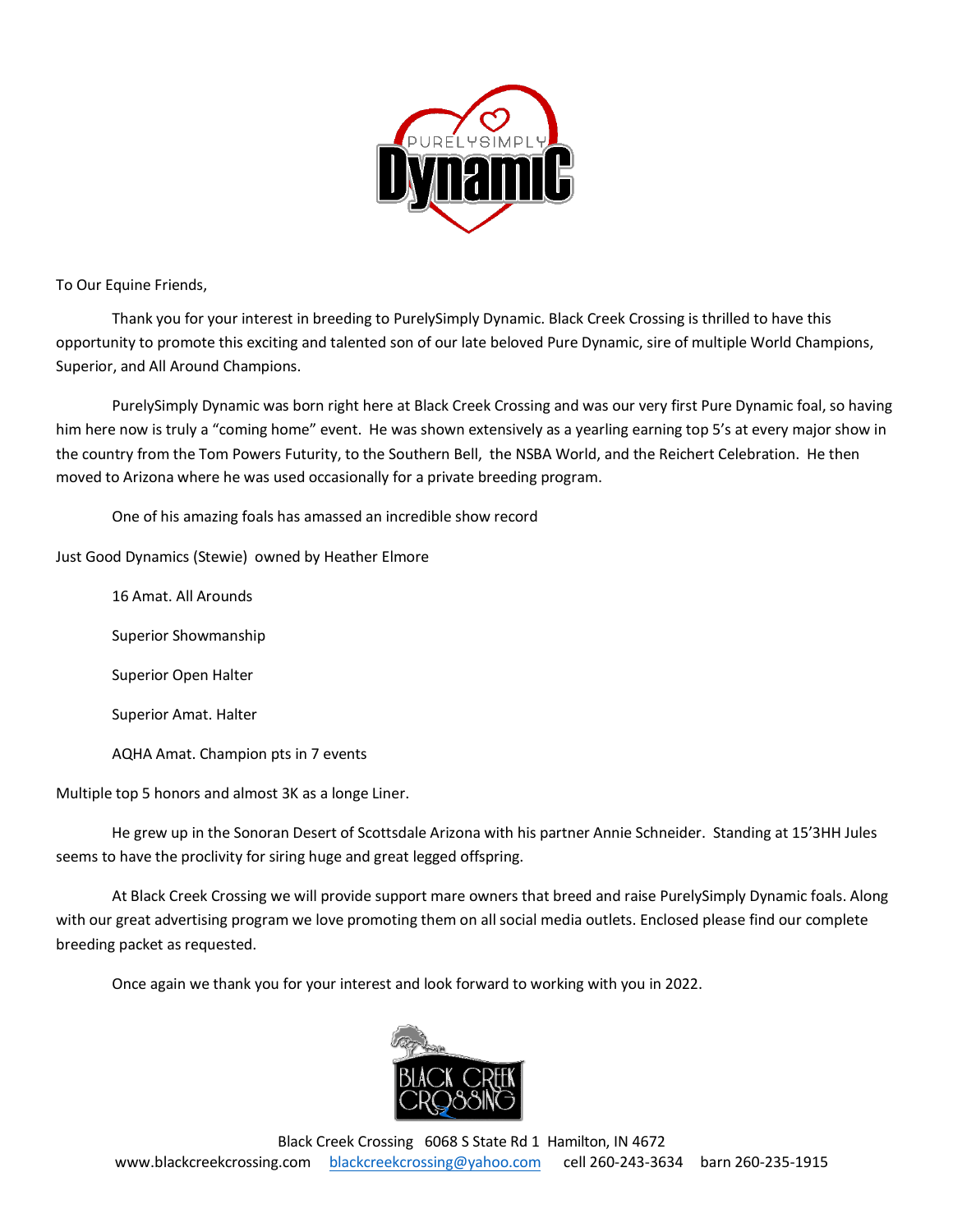

## **Transported Cooled Semen Breeding Contract**

Please print, complete and sign one contract for each mare. One separate contract for each mare. Return to Black Creek Crossing with a \$350.00 Booking Deposit and a copy of the mare's registration paper (both sides). We will return a signed a copy to you.

| This agreement is made between the Mare Owner |             |     |  |
|-----------------------------------------------|-------------|-----|--|
| Address                                       |             |     |  |
| City                                          | State       | 7in |  |
| Day Phone #                                   | Cell Phone# |     |  |
|                                               |             |     |  |

And Black Creek Crossing. The Mare Owner agrees that he/she is the registered owner or acting as the agent of the registered owner of the mare –

| Name:              |      |             | Color |             | Age         |  |
|--------------------|------|-------------|-------|-------------|-------------|--|
| Sire               |      | Dam         |       |             | $Rec$ Reg # |  |
| Please circle one: | AQHA | <b>APHA</b> | TB    | <b>APHC</b> |             |  |

- 1. The Mare Owner and Black Creek Crossing agrees to breed the above named Mare to PurelySimply Dynamic for the breeding fee of \$\_\_\_\_\_\_\_\_\_\_\_\_\_\_\_\_\_\_\_\_\_\_\_\_\_\_during the 20\_\_\_\_\_\_\_\_\_\_\_ breeding season. A non-refundable booking deposit \$\_\_\_\_\_\_\_\_\_\_\_\_\_\_\_\_\_\_\_\_\_\_\_\_\_\_is payable upon execution of this breeding contract. This fee is applied toward the breeding fee. The remainder of the breeding fee is payable within 30 days of insemination upon positive pregnancy check by licensed Veterinarian.
- 2. In addition, a Collection and Handling fee of \$ \_\_\_\_\_\_\_\_\_\_\_\_\_\_\_\_\_is charged for each semen shipment for the attending veterinarians' and our expenses for the timing arrangements, semen collection, evaluation, processing, packaging, handling and delivery of the semen to the express shipper.
- 3. The Shipping Cost for the semen must be paid by the Mare Owner. Depending on the Mare Owners shipping needs, the shipment will be shipped Fed Ex Overnight or UPS Overnight and will be charged to the Mare Owner. A Fee of \$150.00 will be charged per regular shipment. Counter To Counter Service will charged \$450.00 per shipment.
- 4. The Mare Owner shall contact Black Creek Crossing at least three (3) weeks before the approximate insemination time and notify Black Creek Crossing of the name, express mail address, and day/evening phone of the phone number of the Veterinarian, which the Mare Owner has selected as his/her agent to perform the insemination of the mare. The Mare Owner agrees that Black Creek Crossing will ship the collected semen to this licensed veterinarian. After receiving notification from the Mare Owner, Black Creek Crossing will research the final shipping details and prepare the pre-shipping bill. The remainder of the breeding fee, the collection and handling fee, the shipping cost are then billed and become due at 30 days post insemination.
- 5. The Mare Owner's veterinarian, acting as agent for the Mare Owner, shall order the cooled semen shipment as early as possible, but latest according to the Black Creek Crossing Horse semen ordering schedule. Semen collections and shipments are performed on Monday, Wednesday, Friday schedule. Depending on availability, each semen shipment will contain one or two doses for inseminations during the same heat cycle.
- 6. Should the mare not settle from the first shipment's inseminations, additional semen shipments will be provided by Black Creek Crossing. The Breeding fee will not become due again. However the Collection and Handling Fee and Shipping Cost will be charged for each shipment. If Mare does not settle within 3 shipments a different mare with the same registered owner may be substituted.
- 7. Should the mare not settle during the 20 \_\_\_\_\_\_ breeding season, should the mare abort, or not have a live foal (standing or nursing), the Mare Owner will be entitled to one free re-breeding fee during the following year. Only the Breeding fee carries over, all other fees apply. The guarantee is completed with the mare being checked in foal after re-breeding. The following conditions apply for a re-breeding guarantee:
	- a) Black Creek Crossing must be notified of the aborting, or death of the foal within two (2) days by phone or within one (1) week by writing. This notice must
		- 1. Be accompanied by a signed statement from a licensed veterinarian stating loss of pregnancy or death of the foal and that the foal did not stand and suck prior to death.

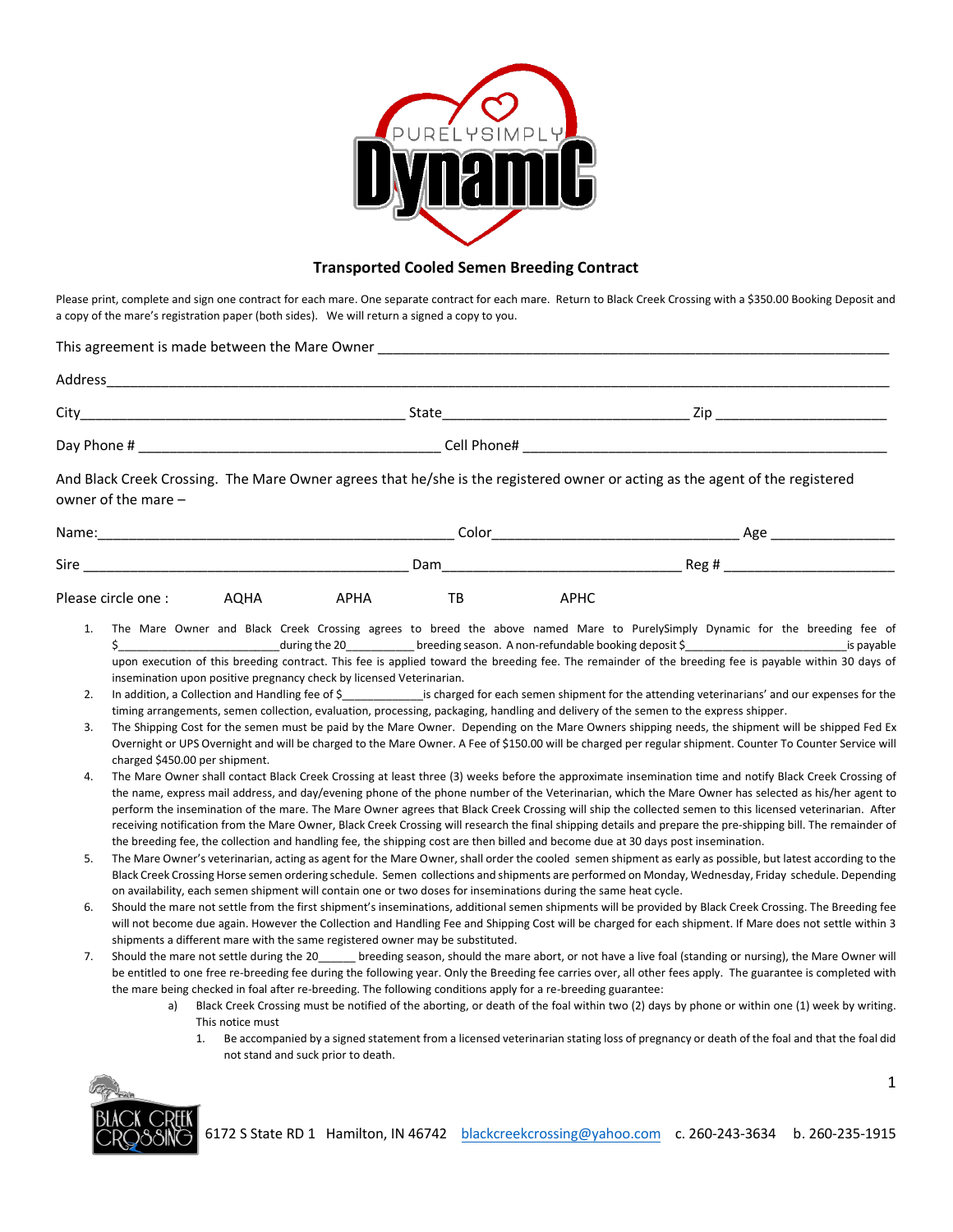- 2. The mare must be re-checked in foal by a licensed veterinarian between 45 and 60 days after the last breeding date and Black Creek Crossing must be notified in writing of the mares pregnancy condition.
- 3. The mare must receive Rhino Vaccination at 5,7, and 9 months of pregnancy.
- 8. Black Creek Crossing is responsible for delivering semen to the Mare Owner's Veterinarian, that has been checked viable after being extended and before packaging. Black Creek Crossing is not responsible for the handling process after it leaves Black Creek Crossing. If for any reason an additional shipment is required, all normal fees will apply. The Mare Owner bears all risk of loss or damage to the mare whether death, disease, injury, infection or otherwise and by any cause whatsoever, including inappropriate, untimely or negligent inseminations or failure of insemination. The Mare Owner therefore releases, discharges, indemnifies, and holds Black Creek Crossing harmless from any liability for any and all damages associated therewith. The Mare Owner agrees to pay all expenses and attorney's fee incurred by Black Creek Crossing in defending any claims for which the Mare Owner have agreed to release, discharge, indemnify, and hold Black Creek Crossing harmless.
- 9. The Mare Owner agrees to have only the mare, which is named in this contract, inseminated with the shipped semen, covered by this contract. The mare owner agrees to have the mare pregnancy checked within 30 days and will notify Black Creek Crossing when the mare is checked safely in foal.
- 10. Should the above stallion die or become unfit for breeding, but the Mare Owner has paid an advance breeding fee, then the Mare Owner will receive a refund for the Breeding Fees paid or 2 breeding doses of frozen will be provided at no charge except shipping fees.
- 11. Death of Mare. If Mare dies or becomes unfit to breed prior to breeding, Mare Owner shall be required to breed a substitute Mare, owned by or leased to Mare Owner, to Stallion. In this event, a transfer of the breeding may be permitted with the written approval of Stallion Owner. No refunds shall be given.
- 12. This breeding season shall be from February  $1^{st}$  until June  $15^{th}$ .
- 13. This contract is governed by the laws of the state of Indiana.
- 14. Color Guarantee ("CG") If the Mare is fully registered with the APHA registry and is not also registered in AQHA and the resulting Live Foal is unable to be registered in the full APHA registry due to inability to meet color requirements, Mare Owner may breed to The Stallion in the following breeding season only for a rebreed fee of \$500.00. The shipping and collection fees for the first shipment will be in included. CG is not offered on a LFG rebreed.
- 15. Multiple Foals. Should more than one embryo result from a breeding, Mare Owner must pay an additional Stallion Service fee for each additional embryo within ninety (90) days of the last breeding in order to receive a breeding certificate for additional foals.
- 16. Proper Parties. The signing below represent that they are fully authorized to execute this Agreement.
- 17. Mare owner must provide a Credit Card prior to shipment.
- 18. Additional Conditions:

| <b>Black Creek Crossing:</b>                                  | Mare Owner: |  |  |  |
|---------------------------------------------------------------|-------------|--|--|--|
|                                                               |             |  |  |  |
|                                                               |             |  |  |  |
|                                                               |             |  |  |  |
| Mare/Mare Owner/Lessee/Agent Information:                     |             |  |  |  |
| Mare Name:                                                    |             |  |  |  |
| Mare Owner or Lessee:                                         |             |  |  |  |
| Association ID# of above: AQHA APHA ApHC Other_______________ |             |  |  |  |
|                                                               |             |  |  |  |
|                                                               |             |  |  |  |
|                                                               |             |  |  |  |
|                                                               |             |  |  |  |
|                                                               |             |  |  |  |
|                                                               |             |  |  |  |
|                                                               |             |  |  |  |
|                                                               |             |  |  |  |